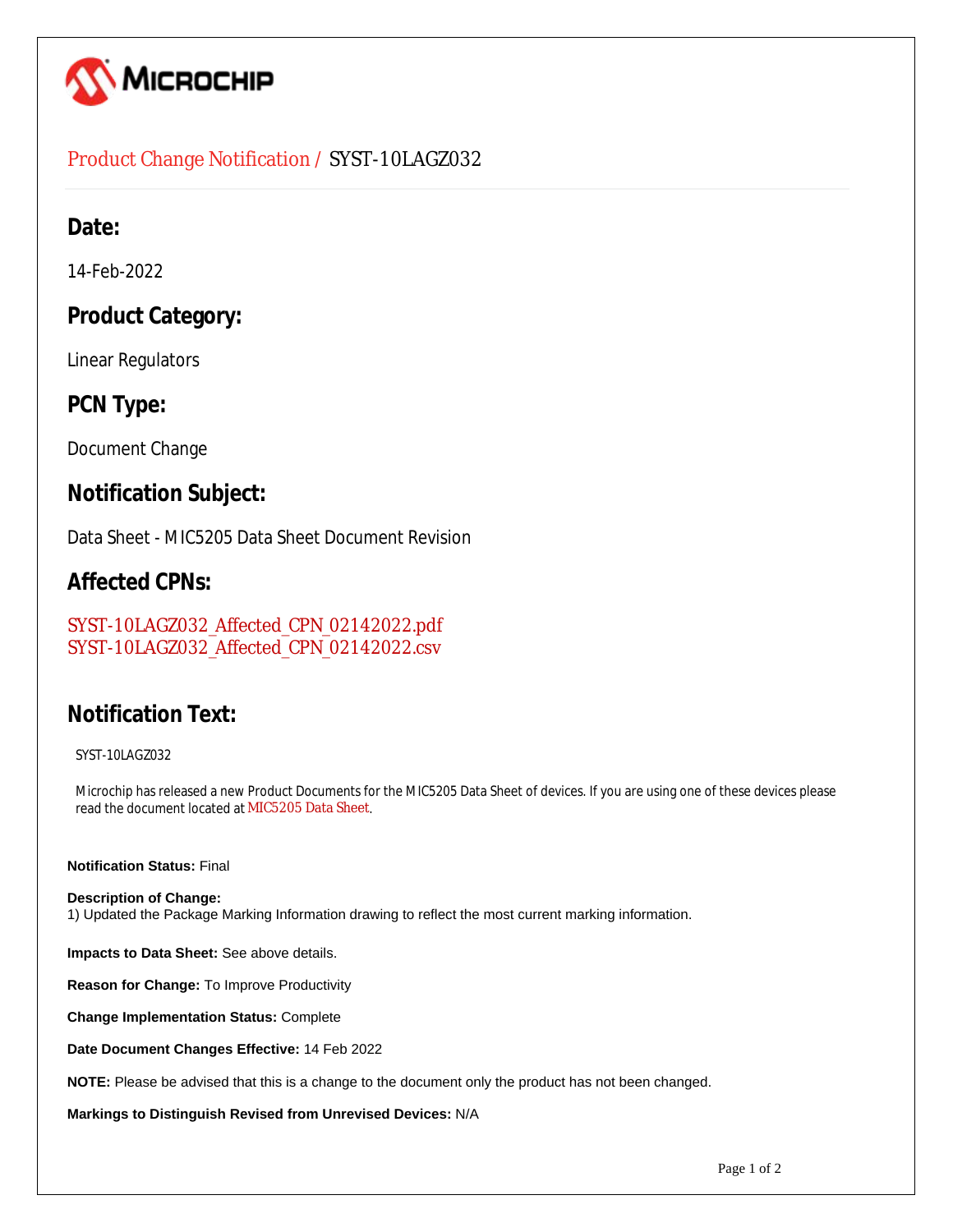# **Attachments:**

## [MIC5205 Data Sheet](https://www.microchip.com/webdata/api/Document/DownloadDocumentsForFileHandlerByContentId?contentId=en579613)

Please contact your local [Microchip sales office](http://www.microchip.com/distributors/SalesHome.aspx) with questions or concerns regarding this notification.

#### **Terms and Conditions:**

If you wish to receive Microchip PCNs via email please register for our [PCN](http://www.microchip.com/pcn) email service at our PCN [home page](http://www.microchip.com/pcn) select register then fill in the required fields. You will find instructions about registering for Microchips PCN email service in the [PCN FAQ](http://www.microchip.com/pcn/faqs) section.

If you wish to change your PCN profile, including opt out, please go to the [PCN home page](http://www.microchip.com/pcn) select login and sign into your myMicrochip account. Select a profile option from the left navigation bar and make the applicable selections.